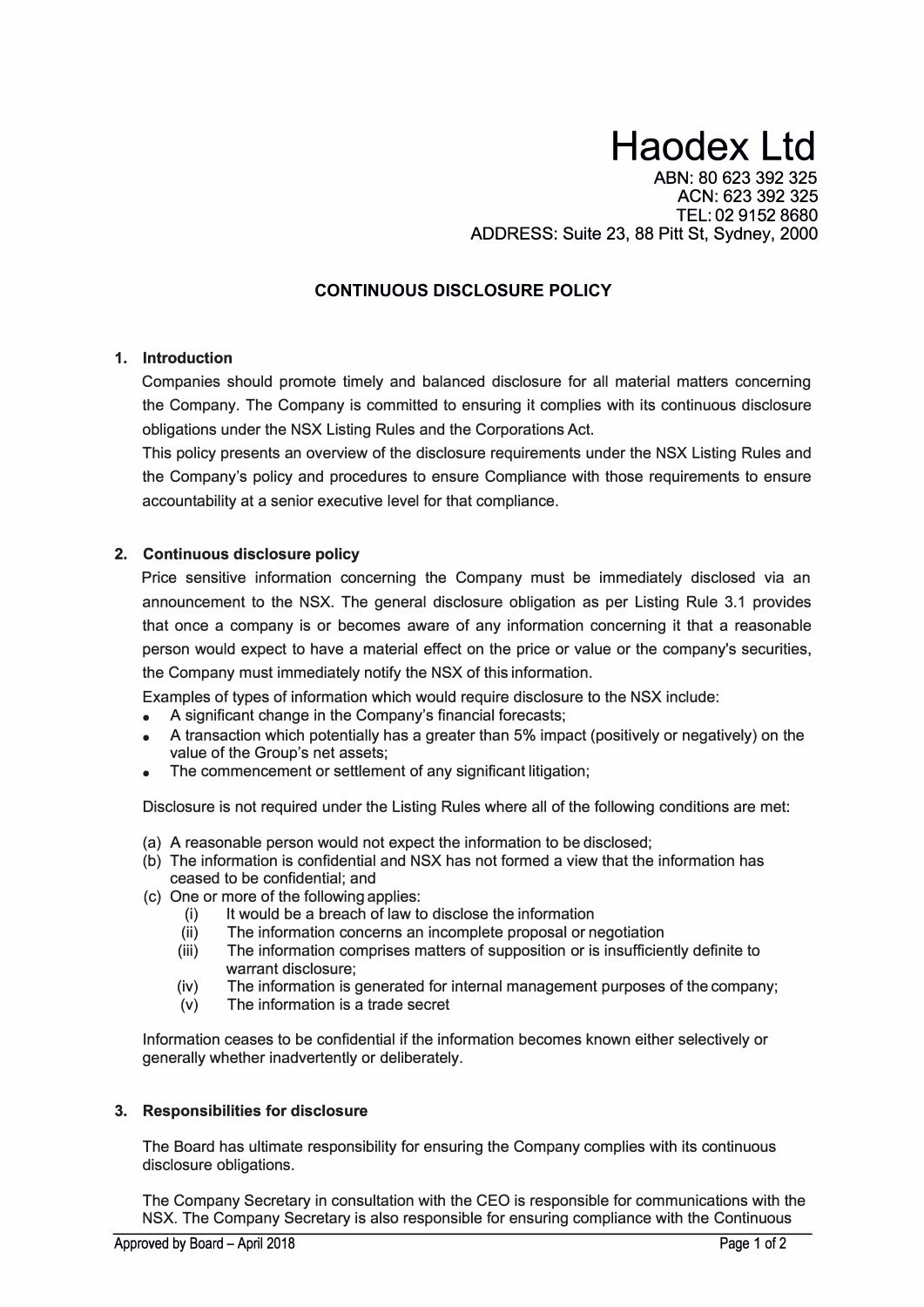Disclosure requirements of the NSX Listing Rules. The CEO is responsible for overseeing and coordinating information disclosure to analysts, brokers, shareholders, the media and the general public.

## **4. Distribution of company announcements and material information**

In accordance with NSX Listing Rules, all disclosures of price sensitive information will be made by a formal announcement to the NSX announcement platform.